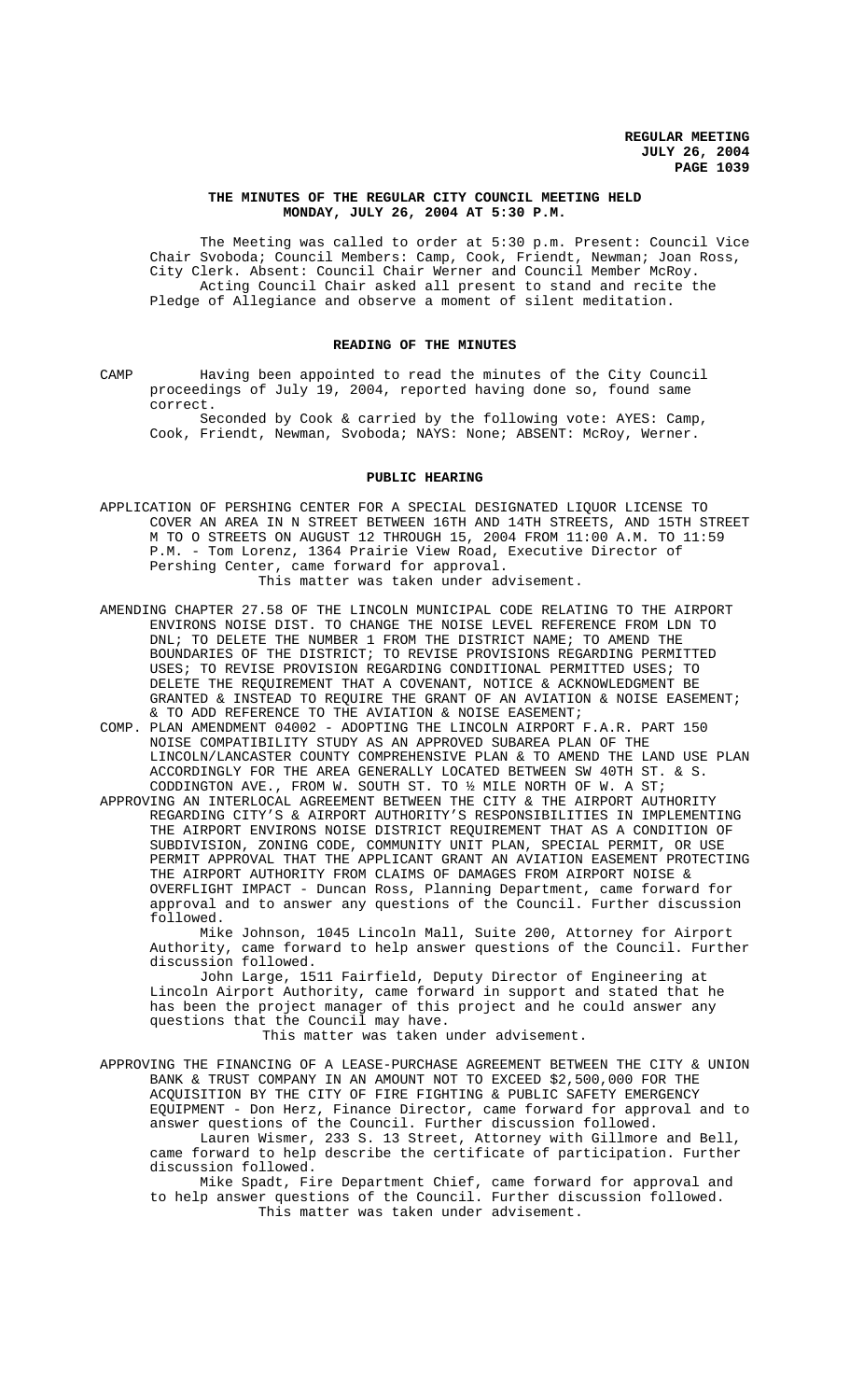CHANGE OF ZONE 04041 - APPLICATION OF B&J PARTNERSHIP FOR A CHANGE FROM P PUBLIC USE DISTRICT TO I-1 INDUSTRIAL DISTRICT ON APPROXIMATELY 24.62 ACRES OF PROPERTY GENERALLY LOCATED AT SOUTH 9TH ST.  $\&$  CALVERT ST  $\cdot$ Mike Rierden, 645 M Street, Suite 200, came forward on behalf of B & J Partnership asking for approval. Further discussion followed. Ray Hill, Planning Department, came forward to help answer questions of the Council regarding this change of zone. Further discussion followed.

This matter was taken under advisement.

### **MISCELLANEOUS BUSINESS**

Mike Morosin, 2055 "S" Street, came forward and presented three photographs of areas in Lincoln that need attention. Two photos were of park property or open space located at  $20^{\rm th}$  and S Streets. The other photo was of weeds on property located at R Street and X Street. Ken Svoboda, acting as Council Chairperson, directed that the photographs be sent to the appropriate departments.

This matter was taken under advisement.

### **\*\* END OF PUBLIC HEARING \*\***

## **COUNCIL ACTION**

## **LIQUOR RESOLUTIONS**

APPLICATION OF PERSHING CENTER FOR A SPECIAL DESIGNATED LIQUOR LICENSE TO COVER AN AREA IN N STREET BETWEEN 16TH AND 14TH STREETS, AND 15TH STREET M TO O STREETS ON AUGUST 12 THROUGH 15, 2004 FROM 11:00 A.M. TO 11:59 P.M. - CLERK read the following resolution, introduced by Jon Camp, who moved its adoption for approval:<br>A-82876 BE IT RESOLVED by the City Council o

BE IT RESOLVED by the City Council of the City of Lincoln, Nebraska:

That after hearing duly had as required by law, consideration of the facts of this application, the Nebraska Liquor Control Act, and the pertinent City ordinances, the City Council recommends that the application of Pershing Center for a Special Designated License to cover an area in N Street between 16th and 14th Streets, and 15th Street M to O Streets at Pershing Center, 226 Centennial Mall South, Lincoln, Nebraska, on August 12 through 15, 2004 from 11:00 a.m. to 11:59 p.m., be approved with the condition that the premise complies in every respect with all City and State regulations and with the following requirements:

1. Identification to be checked, wristbands required on all parties wishing to consume alcohol.

- 2. Adequate security shall be provided for the event.
- 3. The area requested for the permit shall be separated from the public by a fence or other means.
- 4. Responsible alcohol service practices shall be followed.

BE IT FURTHER RESOLVED the City Clerk is directed to transmit a copy of this resolution to the Nebraska Liquor Control Commission.

Introduced by Jon Camp Seconded by Friendt & carried by the following vote: AYES: Camp, Cook, Friendt, Newman, Svoboda; NAYS: None; ABSENT: McRoy, Werner.

## **ORDINANCES - 2ND READING**

AMENDING CHAPTER 27.58 OF THE LINCOLN MUNICIPAL CODE RELATING TO THE AIRPORT ENVIRONS NOISE DIST. TO CHANGE THE NOISE LEVEL REFERENCE FROM LDN TO DNL; TO DELETE THE NUMBER 1 FROM THE DISTRICT NAME; TO AMEND THE BOUNDARIES OF THE DISTRICT; TO REVISE PROVISIONS REGARDING PERMITTED USES; TO REVISE PROVISION REGARDING CONDITIONAL PERMITTED USES; TO DELETE THE REQUIREMENT THAT A COVENANT, NOTICE & ACKNOWLEDGMENT BE GRANTED & INSTEAD TO REQUIRE THE GRANT OF AN AVIATION & NOISE EASEMENT; & TO ADD REFERENCE TO THE AVIATION & NOISE EASEMENT. (IN CONNECTION W/04R-172 & 04R-182) - CLERK read an ordinance, introduced by Patte Newman, amending Chapter 27.58 of the Lincoln Municipal Code relating to the Airport Environs Noise Dist. to change the noise level reference from Ldn to DNL; to delete the number 1 from the district name; to amend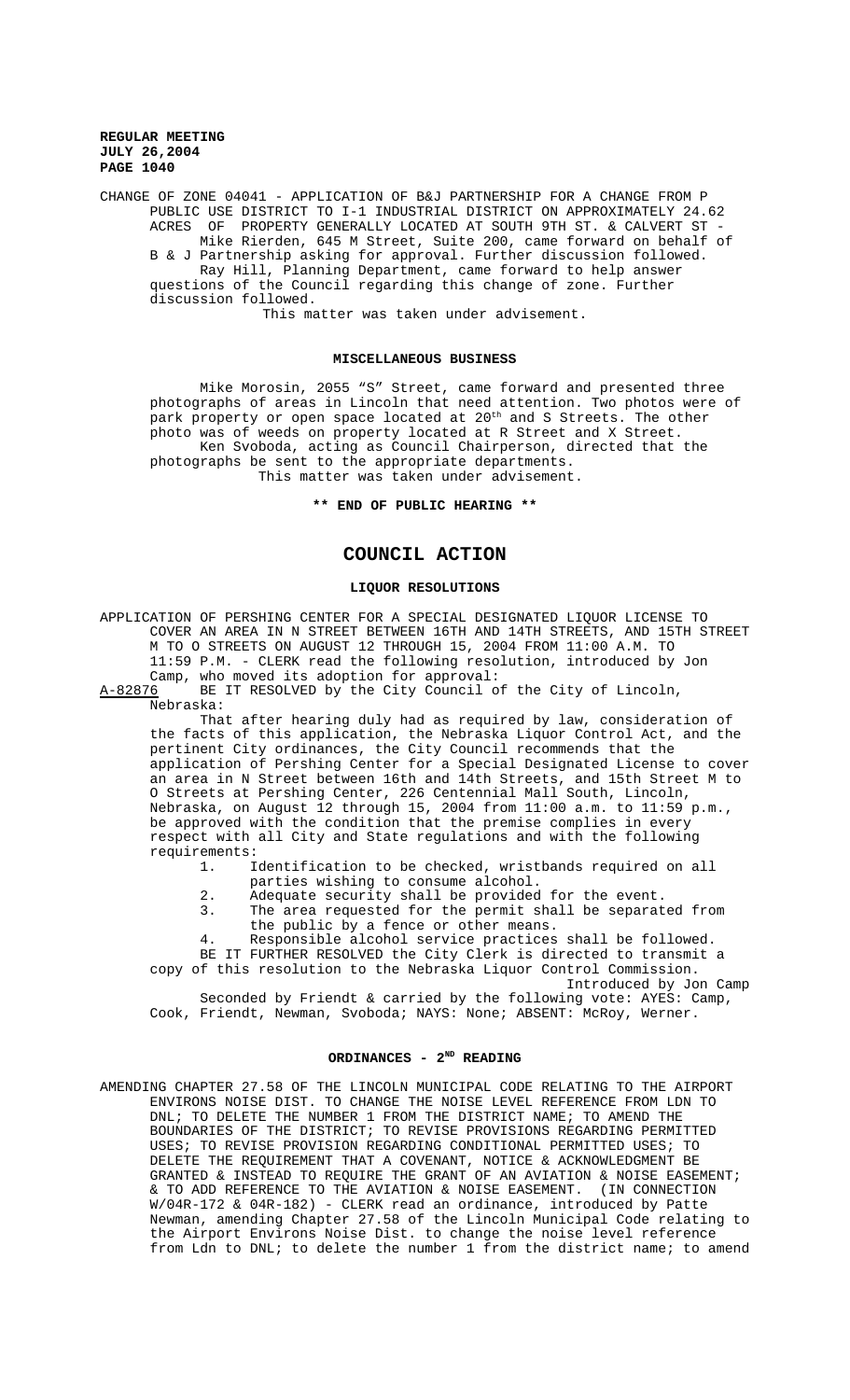the boundaries of the district; to revise provisions regarding permitted uses; to revise provision regarding conditional permitted uses; to delete the requirement that a Covenant, Notice & Acknowledgment be granted & instead to require the grant of an aviation & noise easement; & to add reference to the aviation & noise easement, the second time.

- COMP. PLAN AMENDMENT 04002 ADOPTING THE LINCOLN AIRPORT F.A.R. PART 150 NOISE COMPATIBILITY STUDY AS AN APPROVED SUBAREA PLAN OF THE LINCOLN/LANCASTER COUNTY COMPREHENSIVE PLAN & TO AMEND THE LAND USE PLAN ACCORDINGLY FOR THE AREA GENERALLY LOCATED BETWEEN SW 40TH ST. & S.<br>CODDINGTON AVE., FROM W. SOUTH ST. TO  $\frac{1}{2}$  MILE NORTH OF W. A ST. (TN CODDINGTON AVE., FROM W. SOUTH ST. TO  $%$  MILE NORTH OF W. A ST. CONNECTION W/04-131 & 04R-182) - PRIOR to reading:
- CAMP Moved to delay item for 1 week to 8/2/04.<br>CLERK Read an ordinance, introduced by Patte Ne Read an ordinance, introduced by Patte Newman, Comp. Plan Amendment 04002 - Adopting the Lincoln Airport F.A.R. Part 150 Noise Compatibility Study as an approved subarea plan of the Lincoln/Lancaster County Comprehensive Plan & to amend the land use plan accordingly for the area generally located between SW 40th St. & S. Coddington Ave., from W. South St. to ½ mile north of W. A St., the second time. Seconded by Cook & carried by the following vote: AYES: Camp, Cook, Friendt, Newman, Svoboda; NAYS: None; ABSENT: McRoy, Werner.
- APPROVING AN INTERLOCAL AGREEMENT BETWEEN THE CITY & THE AIRPORT AUTHORITY REGARDING CITY'S & AIRPORT AUTHORITY'S RESPONSIBILITIES IN IMPLEMENTING THE AIRPORT ENVIRONS NOISE DISTRICT REQUIREMENT THAT AS A CONDITION OF SUBDIVISION, ZONING CODE, COMMUNITY UNIT PLAN, SPECIAL PERMIT, OR USE PERMIT APPROVAL THAT THE APPLICANT GRANT AN AVIATION EASEMENT PROTECTING THE AIRPORT AUTHORITY FROM CLAIMS OF DAMAGES FROM AIRPORT NOISE &<br>OVERFLIGHT IMPACT. (IN CONNECTION W/04-131 & 04R-172) - PRIOR to (IN CONNECTION  $W/04-131$  & 04R-172) - PRIOR to reading:

CAMP Moved to delay item for 1 week to 8/2/04.

CLERK Read an ordinance, introduced by Patte Newman, approving an Interlocal Agreement between the City & the Airport Authority regarding City's & Airport Authority's responsibilities in implementing the Airport Environs Noise District requirement that as a condition of subdivision, zoning code, community unit plan, special permit, or use permit approval that the applicant grant an aviation easement protecting the Airport Authority from claims of damages from airport noise & overflight impact, the second time.

Seconded by Cook & carried by the following vote: AYES: Camp, Cook, Friendt, Newman, Svoboda; NAYS: None; ABSENT: McRoy, Werner.

- APPROVING THE FINANCING OF A LEASE-PURCHASE AGREEMENT BETWEEN THE CITY & UNION BANK & TRUST COMPANY IN AN AMOUNT NOT TO EXCEED \$2,500,000 FOR THE ACQUISITION BY THE CITY OF FIRE FIGHTING & PUBLIC SAFETY EMERGENCY EQUIPMENT - CLERK read an ordinance, introduced by Patte Newman, approving the financing of a Lease-Purchase Agreement between the City & Union Bank & Trust Company in an amount not to exceed \$2,500,000 for the acquisition by the City of fire fighting & public safety emergency equipment, the second time.
- CHANGE OF ZONE 04041 APPLICATION OF B&J PARTNERSHIP FOR A CHANGE FROM P PUBLIC USE DISTRICT TO I-1 INDUSTRIAL DISTRICT ON APPROXIMATELY 24.62 ACRES OF PROPERTY GENERALLY LOCATED AT SOUTH 9TH ST. & CALVERT ST. -CLERK read an ordinance, introduced by Patte Newman, Change of Zone 04041 - Application of B&J Partnership for a change from P Public Use District to I-1 Industrial District on approximately 24.62 acres of property generally located at South 9th St. & Calvert St., the second time.
- APPROVING A LEASE AGREEMENT BETWEEN THE CITY & THE AIRPORT AUTHORITY FOR STORAGE SPACE AT BUILDINGS NO. 2690 & 2699 IN LINCOLN AIR PARK WEST FOR A TERM BEGINNING SEPT. 1, 2004 THROUGH AUG. 31, 2005 - CLERK read an ordinance, introduced by Patte Newman, approving a Lease Agreement between the City & the Airport Authority for storage space at Buildings No. 2690 & 2699 in Lincoln Air Park West for a term beginning Sept. 1, 2004 through Aug. 31, 2005, the second time.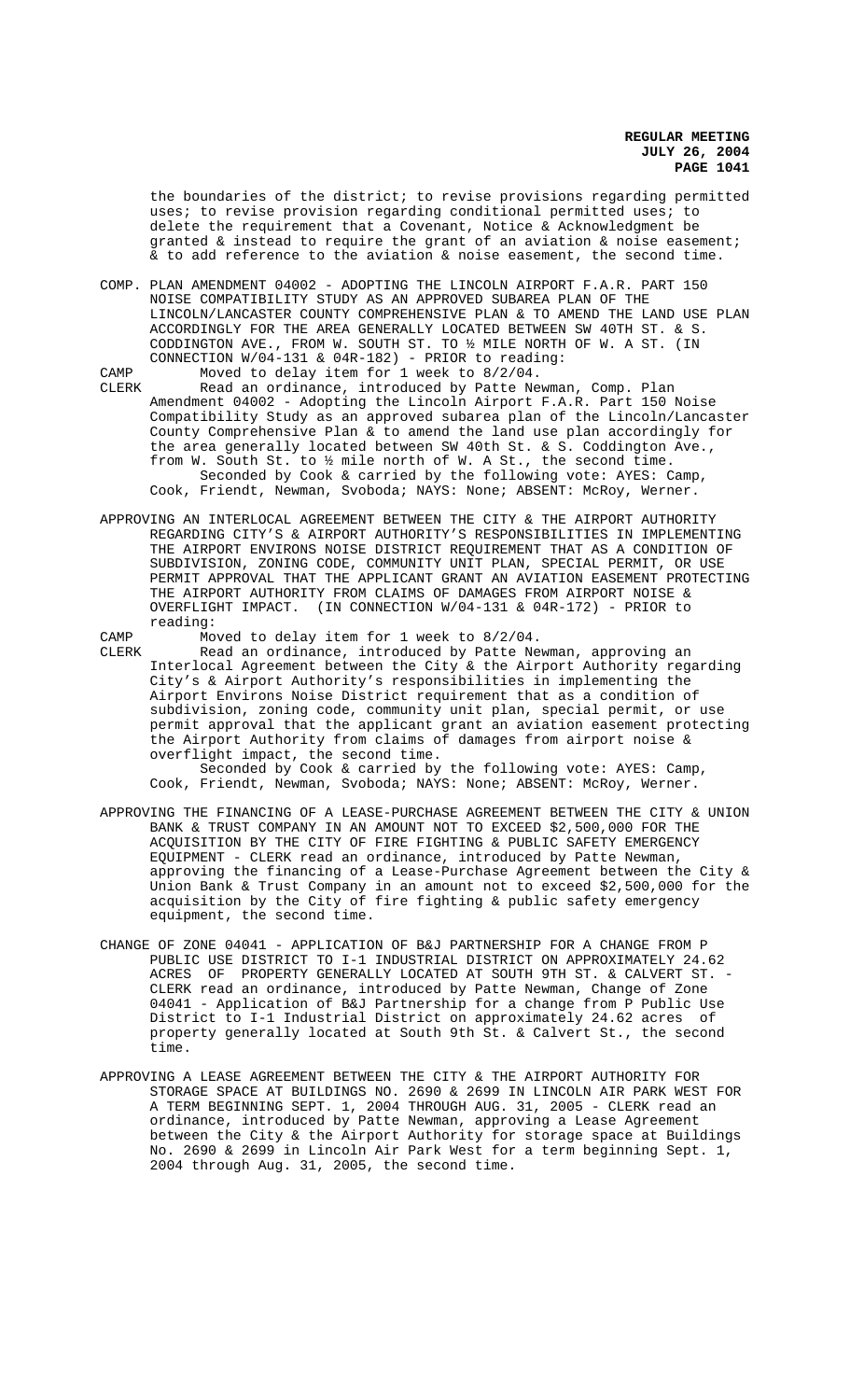#### **RESOLUTIONS**

APPROVING AN AGREEMENT BETWEEN THE CITY & LANCASTER COUNTY TO PROVIDE FOR THE WIDENING, RECONSTRUCTION, & MAINTENANCE OF HOLDREGE ST. BEYOND THE CITY LIMITS - CLERK read the following resolution, introduced by Patte

Newman, who moved its adoption for approval:<br>A-82877 BE IT RESOLVED by the City Council of BE IT RESOLVED by the City Council of the City of Lincoln, Nebraska:

That the Agreement between the City of Lincoln and Lancaster County to provide for the widening, reconstruction, and maintenance of Holdrege Street beyond the City's limits, upon the terms and conditions as set forth in said Agreement, which is attached hereto marked as Attachment "A" and made a part hereof by reference, is hereby accepted and approved and the Mayor is hereby authorized to execute said Agreement on behalf of the City.

Introduced by Patte Newman Seconded by Friendt & carried by the following vote: AYES: Camp, Cook, Friendt, Newman, Svoboda; NAYS: None; ABSENT: McRoy, Werner.

APPROVING AN AGREEMENT BETWEEN THE CITY & LANCASTER COUNTY TO PROVIDE THE CITY WITH AN APPROPRIATE FACILITY AT THE COUNTY YOUTH ASSESSMENT CENTER FOR TEMPORARY DETENTION OF JUVENILES TAKEN INTO CUSTODY BY THE LINCOLN POLICE DEPT - CLERK read the following resolution, introduced by Patte Newman, who moved its adoption for approval:

A-82878 BE IT RESOLVED by the City Council of the City of Lincoln, Nebraska:

That the Agreement between the City of Lincoln and Lancaster County to provide an appropriate facility at the County Youth Assessment Center for temporary detention of juveniles taken into custody by the Lincoln Police Department, upon the terms and conditions as set forth in said Agreement, which is attached hereto marked as Attachment "A" and made a part hereof by reference, is hereby accepted and approved and the Mayor is hereby authorized to execute said Agreement on behalf of the City.

Introduced by Patte Newman Seconded by Friendt & carried by the following vote: AYES: Camp, Cook, Friendt, Newman, Svoboda; NAYS: None; ABSENT: McRoy, Werner.

APPOINTING HOLLY BURNS TO THE CITY PERSONNEL BOARD TO FILL AN UNEXPIRED TERM EXPIRING JUNE 22, 2005 - CLERK read the following resolution, introduced

by Patte Newman, who moved its adoption for approval: A-82879 BE IT RESOLVED by the City Council of the City of Lincoln,

Nebraska:

That the appointment of Holly Burns to the City Personnel Board to fill an unexpired term expiring June 22, 2005, is hereby approved. Introduced by Patte Newman Seconded by Friendt & carried by the following vote:  $AYES$ : Camp,

Cook, Friendt, Newman, Svoboda; NAYS: None; ABSENT: McRoy, Werner.

APPOINTING PATRICK BORER TO THE CITY PERSONNEL BOARD FOR A FIVE-YEAR TERM EXPIRING JUNE 22, 2009 - CLERK read the following resolution, introduced by Patte Newman, who moved its adoption for approval:

A-82880 BE IT RESOLVED by the City Council of the City of Lincoln, Nebraska:

That the appointment of Patrick Borer to the City Personnel Board for a five-year term expiring June 22, 2009, is hereby approved. Introduced by Patte Newman

Seconded by Friendt & carried by the following vote: AYES: Camp, Cook, Friendt, Newman, Svoboda; NAYS: None; ABSENT: McRoy, Werner.

SETTING THE HEARING DATE OF MONDAY, AUGUST 9, 2004 AT 5:30 PM FOR THE APPLICATION OF PENALTY BOX PUB LLC DBA PENALTY BOX PUB FOR A CLASS I LIQUOR LICENSE LOCATED AT 5551 SOUTH 48TH STREET - CLERK read the following resolution, introduced by Jon Camp, who moved its adoption for approval:<br>A-82881 BE

BE IT RESOLVED by the City Council, of the City of Lincoln, that a hearing date is hereby set for Monday, August 9, 2004, at 1:30 p.m. or as soon thereafter as possible in the City Council Chambers, County-City Building, 555 S. 10<sup>th</sup> Street, Lincoln, Nebraska, for the Application of Penalty Box Pub for a Class I Liquor License located at 5551 South 48<sup>th</sup> Street.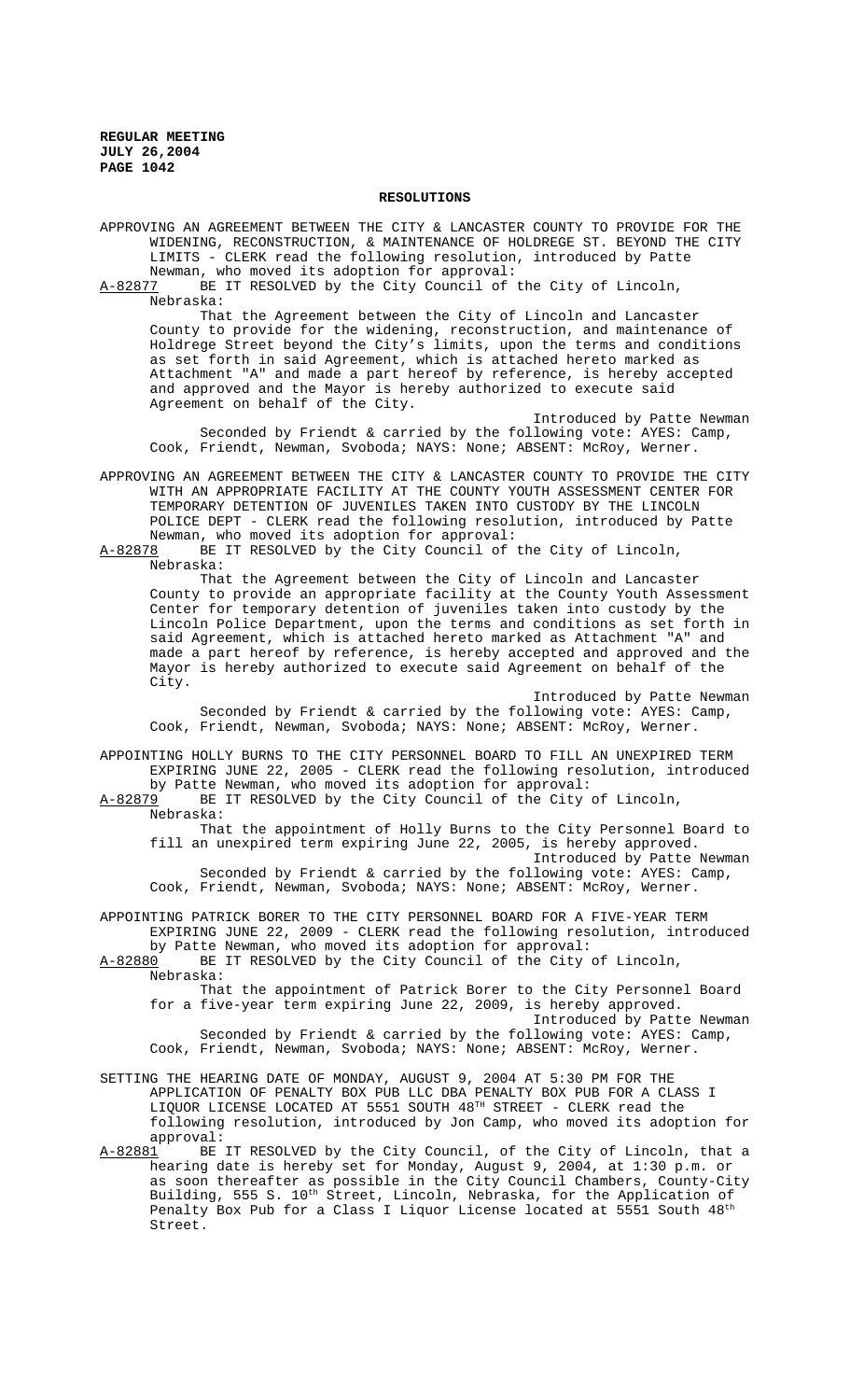If the Police Department is unable to complete the investigation by said time, a new hearing date will be set.

Introduced by Jon Camp Seconded by Cook & carried by the following vote: AYES: Camp, Cook, Friendt, Newman, Svoboda; NAYS: None; ABSENT: McRoy, Werner.

SETTING A HEARING DATE OF MONDAY, AUGUST 16, 2004, AT 1:30 P.M. ON THE APPEAL OF IMPACT FEE DETERMINATION ON BEHALF OF BEREAN FUNDAMENTAL CHURCH OF LINCOLN, NEBRASKA, COVERING BUILDING PERMIT APPLICATION NO. B0401352, ON PROPERTY LOCATED AT 6400 SOUTH 70TH STREET - CLERK read the following resolution, introduced by Jon Camp, who moved its adoption for approval. Seconded by Cook & carried by the following vote: AYES: Camp, Cook, Friendt, Newman, Svoboda; NAYS: None; ABSENT: McRoy, Werner.

#### **PETITIONS & COMMUNICATIONS**

THE FOLLOWING WERE REFERRED TO THE PLANNING DEPARTMENT: Special Permit No. 04036 - requested by ESP Inc. for approximately 18 lots and 2 outlots on property generally located at Pier 2 and Lamont Drive.

Special Permit No. 04038 - requested by Edward Rose Properties Inc for a 100' tower on property generally located at N.  $31^{st}$  Street.

REPORT OF UNL MICROBIOLOGIST FOR WATER TESTING FOR THE MONTH OF JUNE, 2004 -CLERK presented said report which was placed on file in the Office of the City Clerk.

#### **REPORTS OF CITY OFFICERS**

- CLERK'S LETTER AND MAYOR'S APPROVAL OF RESOLUTIONS AND ORDINANCES PASSED BY THE CITY COUNCIL ON JULY 19, 2004 - CLERK presented said report which was placed on file in the Office of the City Clerk.
- CLERK'S LETTER AND MAYOR'S APPROVAL OF RESOLUTIONS AND ORDINANCES PASSED BY THE CITY COUNCIL ON JULY 12, 2004 - CLERK presented said report which was placed on file in the Office of the City Clerk.
- REPORT FROM CITY TREASURER OF CITY CASH ON HAND AT THE CLOSE OF BUSINESS JUNE 30, 2004 - CLERK presented said report which was placed on file in the Office of the City Clerk.
- INVESTMENT OF FUNDS FOR THE WEEK OF JULY 12 THRU JULY 16, 2004 CLERK read the following resolution, introduced by Jon Camp, who moved its
- adoption:<br>A-82882 BE BE IT HEREBY RESOLVED BY THE CITY COUNCIL of the City of Lincoln, Nebraska:

That the attached list of investments be confirmed and approved, and the City Treasurer is hereby directed to hold said investments until maturity unless otherwise directed by the City Council.

Introduced by Jon Camp Seconded by Cook & carried by the following vote: AYES: Camp, Cook, Friendt, Newman, Svoboda; NAYS: None; ABSENT: McRoy, Werner.

## ORDINANCES -  $1^{ST}$  READING & ASSOCIATED RESOLUTIONS

(Resolutions listed hereunder advance to Public Hearing on 8/2/04)

AMENDING SECTION 5.04.210 OF THE LINCOLN MUNICIPAL CODE TO ADJUST OCCUPATION TAX ON LIQUOR LICENSES TO SET THEM AT THE MAXIMUM RATE ALLOWED BY RECENTLY PASSED LB 485 - CLERK read an ordinance, introduced by Jon Camp, amending Section 5.04.210 to adjust occupation tax on liquor licenses to set them at the maximum rate allowed by recently passed LC 485; repealing Section 5.04.210 of the Lincoln Municipal Code as hitherto existing; and establishing an effective date of May 1, 2005, the first time.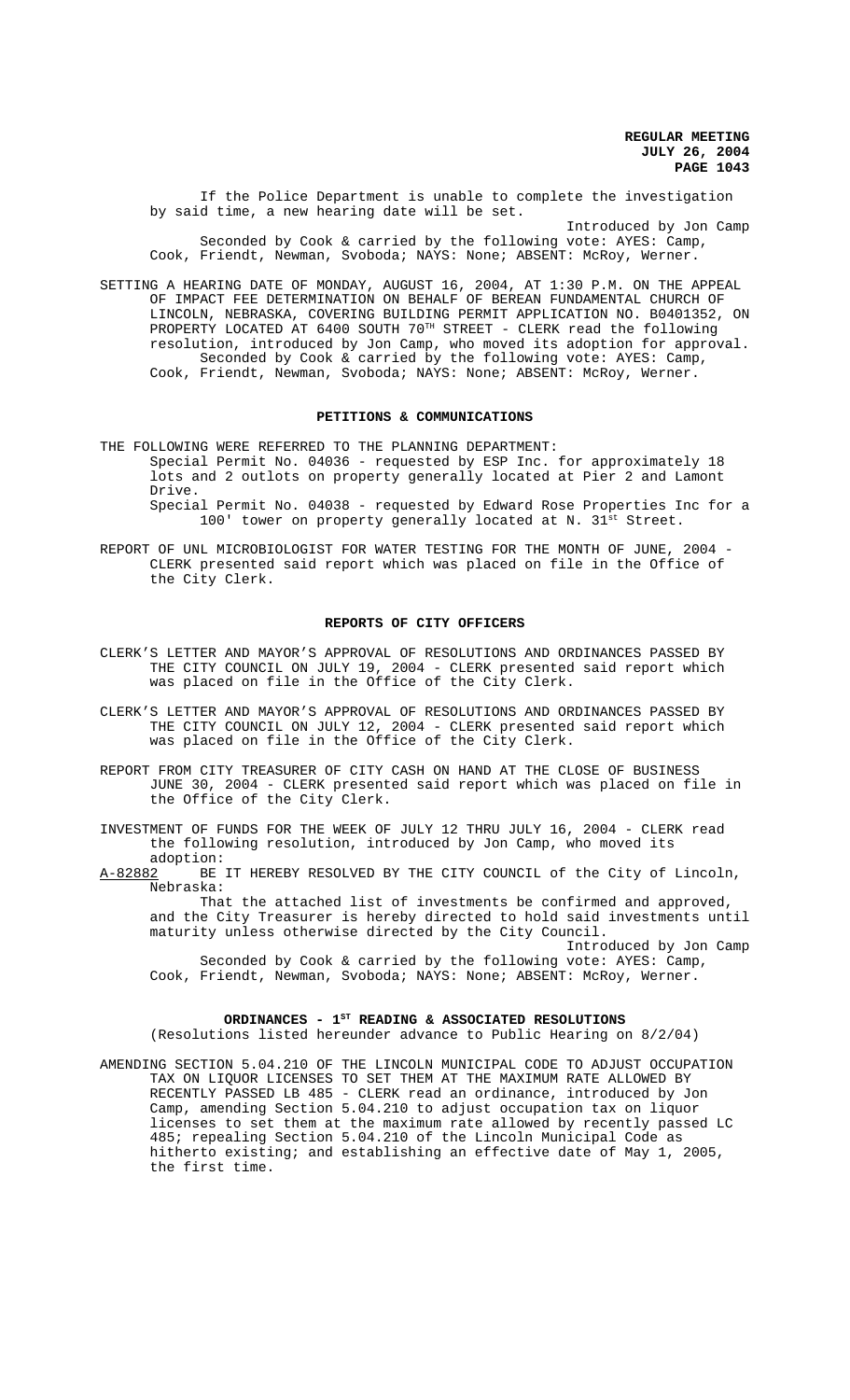- CHANGE OF ZONE 04039 APPLICATION OF EIGER CORPORATION FOR A CHANGE OF ZONE FROM H-4 GENERAL COMMERCIAL DISTRICT TO B-5 PLANNED REGIONAL BUSINESS DISTRICT ON PROPERTY GENERALLY LOCATED SOUTHEAST OF THE INTERSECTION OF SOUTH 84TH STREET AND HIGHWAY 2 - CLERK read an ordinance, introduced by Jon Camp, amending the Lincoln Zoning District maps attached to and made a part of Title 27 of the Lincoln Municipal Code, as provided by Section 27.05.020 of the Lincoln Municipal Code, by changing the boundaries of the districts established and shown thereon, the first time.
- SPECIAL PERMIT 2046A APPLICATION OF EIGER CORPORATION TO DEVELOP 32,500 SQ. FT. OF COMMERCIAL AND RETAIL FLOOR AREA WITH WAIVERS TO THE PRELIMINARY PLAT PROCESS, TO ALLOW A CUL-DE-SAC IN EXCESS OF 1,000 FEET, TO REDUCE SETBACKS FROM 20 FEET TO 0 FEET ADJACENT TO OUTLOTS, TO NOT REQUIRE A SIDEWALK ALONG HIGHWAY 2 AND S. 87TH STREET, TO ALLOW THE TRANSFER OF SEWAGE FROM ONE DRAINAGE BASIN TO ANOTHER, AND TO ALLOW LOT LINES NOT AT RIGHT ANGLES TO STREET, ON PROPERTY GENERALLY LOCATED SOUTHEAST OF THE INTERSECTION OF S. 84TH STREET AND HIGHWAY 2.
- USE PERMIT 150A APPLICATION OF EIGER CORPORATION TO DEVELOP 325,000 SQ. FT. OF COMMERCIAL AND RETAIL FLOOR AREA, WITH WAIVERS TO THE PRELIMINARY PLAT PROCESS, TO ALLOW A CUL-DE-SAC IN EXCESS OF 1,000 FEET, TO REDUCE SETBACKS FROM 20 FEET TO 0 FEET ADJACENT TO OUTLOTS, TO NOT REQUIRE A SIDEWALK ALONG HIGHWAY 2 AND S. 87TH STREET, TO ALLOW THE TRANSFER OF SEWAGE FROM ONE DRAINAGE BASIN TO ANOTHER, AND TO ALLOW LOT LINES NOT AT RIGHT ANGLES TO STREET, ON PROPERTY GENERALLY LOCATED SOUTHEAST OF THE INTERSECTION OF S. 84TH STREET AND HIGHWAY 2.
- AMENDING THE PAY SCHEDULE FOR THE EMPLOYEE GROUP WHOSE CLASSIFICATIONS ARE ASSIGNED TO THE PAY RANGE PREFIXED BY THE LETTER M TO ADJUST THE SCHEDULES OF ANNUAL, MONTHLY, BIWEEKLY AND HOURLY PAY RANGE EQUIVALENTS - CLERK read an ordinance, introduced by Jon Camp, adopting pay schedules and schedules of pay ranges for employees of the City of Lincoln, Nebraska whose classifications are assigned to pay ranges prefixed by the letter "M"; and repealing Ordinance No. 18223, passed by the City Council on August 11, 2003, the first time.
- AMENDING THE PAY SCHEDULE FOR THE EMPLOYEE GROUP WHOSE CLASSIFICATIONS ARE ASSIGNED TO THE PAY RANGE PREFIXED BY THE LETTER E TO ADJUST THE SCHEDULES OF ANNUAL, MONTHLY, BIWEEKLY AND HOURLY PAY RANGE EQUIVALENTS - CLERK read an ordinance, introduced by Jon Camp, adopting pay schedules of pay ranges for employees of the City of Lincoln, Nebraska whose classifications are assigned to pay ranges prefixed by the letter "E"; and repealing Ordinance No. 18221, passed by the City Council on August 11, 2003, the first time.
- AMENDING THE PAY SCHEDULE FOR A CERTAIN EMPLOYEE GROUP PREFIXED BY THE LETTER A AND THE LETTER C BY CREATING THE JOB CLASSIFICATIONS OF EMS MANAGEMENT SUPPORT SPECIALIST AND URBAN SEARCH AND RESCUE SPECIALIST - CLERK read an ordinance, introduced by Jon Camp, amending Sections 1 and 3 of Ordinance No. 18220 relating to the pay schedules of employees whose classifications are assigned to the pay range which is prefixed by the letter "A" and "C", respectively, by creating the job classifications of EMS Management Support Specialist and Urban Search and Rescue Specialist, the first time.
- AMENDING SECTION 2.76.200 OF THE LINCOLN MUNICIPAL CODE, COMPENSATION PLAN, TO CLARIFY THE PROCEDURE FOR TEMPORARY ASSIGNMENT IN A HIGHER CLASSIFICATION AS IT RELATES TO EMPLOYEES WITH A PAY RANGE PREFIXED BY THE LETTER N - CLERK read an ordinance, introduced by Jon Camp, amending Section 2.76.200 of the Lincoln Municipal Code relating to the Compensation Plan to clarify the procedure for temporary assignment to a higher classification as it relates to employees with a pay range prefixed by the letter "N"; and repealing Section 2.76.200 of the Lincoln Municipal Code as hitherto existing, the first time.
- AMENDING THE PAY SCHEDULE FOR THE EMPLOYEE GROUP WHOSE CLASSIFICATIONS ARE ASSIGNED TO THE PAY RANGE PREFIXED BY THE LETTER X TO ADJUST THE SCHEDULES OF ANNUAL, MONTHLY, BIWEEKLY AND HOURLY PAY RANGE EQUIVALENTS - CLERK read an ordinance, introduced by Jon Camp, adopting pay schedules and schedules of pay ranges for employees of the City of Lincoln, Nebraska whose classifications are assigned to pay ranges prefixed by the letter "X" and repealing Ordinance No. 18218, passed by the City Council on August 11, 2003, the first time.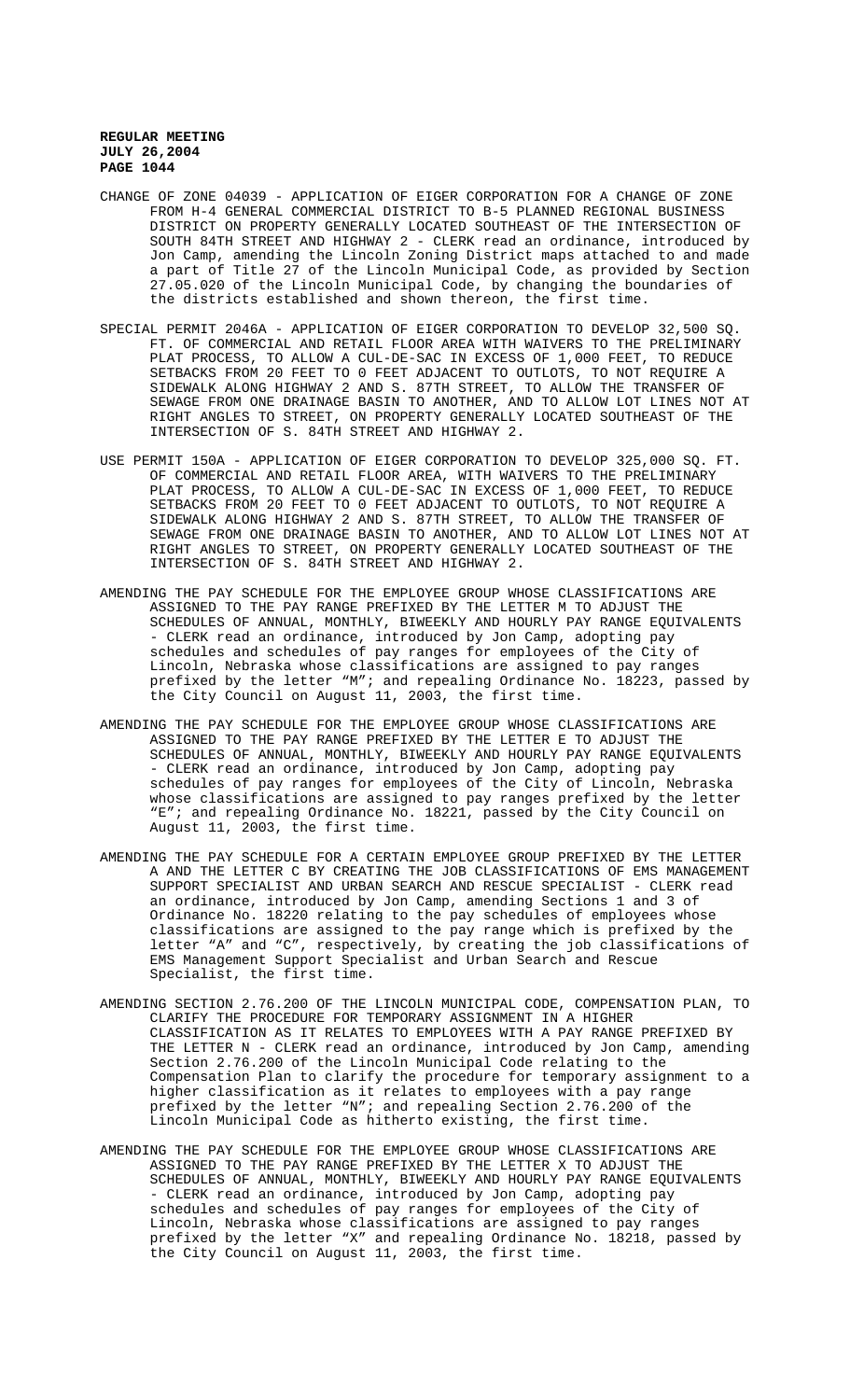AMENDING CHAPTER 5.14 OF THE LINCOLN MUNICIPAL CODE RELATING TO BOWLING ALLEYS TO DEFINE "PUBLIC BOWLING CENTERS" AND TO REQUIRE A PERMIT FOR A TEEN NIGHT EVENT AT A PUBLIC BOWLING CENTER, TO CHANGE THE REFERENCE FROM PUBLIC BOWLING ALLEY TO PUBLIC BOWLING CENTER, TO PROVIDE THE PERMIT PROCEDURE AND FEE FOR TEEN NIGHT EVENTS, TO REVISE CONDITIONS FOR ISSUANCE OF PERMITS, TO PROVIDE THAT PERMITS FOR BOWLING CENTERS SHALL EXPIRE ONE YEAR AFTER DATE OF ISSUANCE, TO CHANGE REFERENCES TO BOWLING "ALLEYS" TO "LANES", TO CHANGE REFERENCES TO BOWLING ALLEY TO PUBLIC BOWLING CENTER, TO CLARIFY GROUNDS FOR REVOCATION OF PERMITS, TO CHANGE A REFERENCE TO "LICENSE" TO "PERMIT", TO ADD NEW SECTIONS TO PROVIDE PERMIT REQUIREMENTS FOR TEEN NIGHT EVENTS, TO PROHIBIT THE USE OF TOBACCO AND ALCOHOLIC LIQUOR AT ALL TEEN NIGHT EVENTS, TO ESTABLISH CLOSING HOURS FOR TEEN NIGHT EVENTS, TO ESTABLISH A MINIMUM AGE OF TEEN NIGHT EVENT PARTICIPANTS, TO MAKE IT UNLAWFUL TO FALSELY PRESENT AGE AT A TEEN NIGHT EVENT, TO LIMIT THE USE OF FACILITIES, TO REQUIRE MAINTENANCE AND ONE YEAR RETENTION OF A ROSTER OF PARTICIPANTS AT EACH TEEN NIGHT EVENT, TO REQUIRE A CERTIFICATE OF INSURANCE COVERAGE, TO PROVIDE AN EXCEPTION REGARDING VIOLATIONS, AND TO PROVIDE PENALTIES CLERK read an ordinance, introduced by Jon Camp, amending Chapter 5.14 of the Lincoln Municipal Code to relating to Bowling Alleys by amending the chapter title to Bowling Centers, amending Section 5.14.010 to provide a definition of "public bowling center" and to require a permit for a teen night event at a public bowing center; amending Section 5.14.020 to change a reference from public bowling alley to public bowling center; adding a new section numbered 5.14.022 to provide the permit procedure and fee for teen night events; amending Section 5.14.030 to revise conditions for issuance of permits; amending Section 5.14.040 to provide that permits for bowling centers shall expire one year after date of issuance and permits for teen nights as stated on the permit; amending Section 5.14.050 to change references to bowling "alleys" to "lanes"; amending Section 5.14.060 to changes references to bowling alley to public bowling center and to change a reference from alley to lane; amending Section 5.14.070 to clarify grounds for revocation of permits; amending Section 5.14.080 to change a reference to "license" to "permit" and to change a reference to bowling alley to public bowling center; adding a new section numbered 5.14.100 to provide permit requirements for teen night events; adding a new section numbered 5.14.110 to prohibit the use of tobacco and alcoholic liquor at all teen night events; adding a new section numbered 5.14.120 to prohibit the participation of adults at teen night events; adding a new section numbered 5.14.130 to establish closing hours for teen night events; adding a new section numbered 5.14.140 to establish the minimum age of teen night event participants; adding a new section numbered 5.14.150 to make it unlawful to falsely present age at a teen night event; adding a new section numbered 5.14.160 to limit the use of facilities; adding a new section numbered 5.14.170 to require the maintenance and one-year retention of a roster of participants at each teen night event; adding a new section numbered 5.14.180 to require a certificate of insurance coverage be submitted with each teen night event permit application; adding a new section numbered 5.14.190 to provide an exception regarding violations; adding a new section numbered 5.14.200 to provide penalties for violations of this chapter; and repealing Sections 5.14.010, 5.14.020, 5.14.030, 5.14.040, 5.14.050, 5.14.060, 5.14.070, and 5.14.080 of the Lincoln Municipal Code as hitherto existing, the first time.

AMENDING SECTION 5.04.120 OF THE LINCOLN MUNICIPAL CODE TO ALLOW MINORS TO BE ON PREMISES LICENSED TO SELL ALCOHOL AFTER 9:00 P.M. ONLY DURING TIMES AND PLACES PROPERLY PERMITTED FOR A PARTICULAR TEEN NIGHT EVENT - CLERK read an ordinance, introduced by Jon Camp, amending Section 5.04.120 of the Lincoln Municipal Code to allow minors to be on premises licensed to sell alcohol after 9:00 p.m. only during times and places properly permitted for a particular teen night event; and repealing Section 5.04.120 of the Lincoln Municipal Code as hitherto existing, the first time.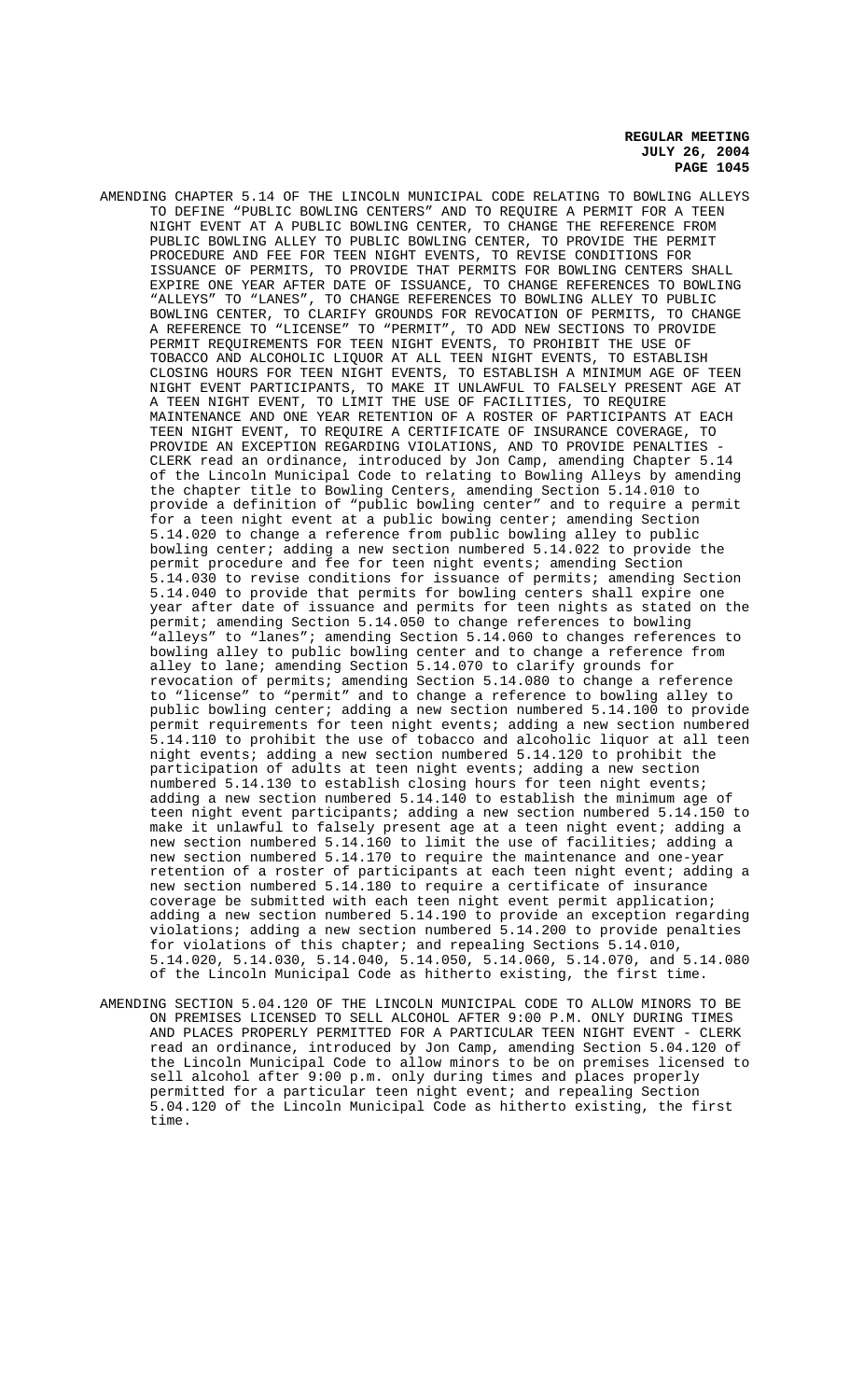## **ORDINANCES - 3RD READING & RESOLUTIONS FOR ACTION**

VACATION 03013 - VACATING SOUTH 49TH STREET BETWEEN PRESCOTT AND LOWELL AVENUES AND THE WEST 50' OF THE ALLEY EAST OF SOUTH 49TH STREET BETWEEN PRESCOTT AND LOWELL AVENUES - CLERK read an ordinance, introduced by Annette McRoy, vacating South 49th Street between Prescott and Lowell Avenues, and the west 50' of the alley east of South 49<sup>th</sup> Street between Prescott and Lowell Avenues, and retaining title thereto in the City of Lincoln, Lancaster County, Nebraska, the third time. FRIENDT Moved to pass the ordinance as read.

Seconded by Newman & carried by the following vote: AYES: Camp, Cook, Friendt, Newman, Svoboda; NAYS: None; ABSENT: McRoy, Werner. The ordinance, being numbered **#18405**, is recorded in Ordinance Book #25.

- VACATION 04002 VACATING THE REMAINING PORTION OF NORTH 47TH STREET BETWEEN THE NORTH LINE OF W STREET AND THE SOUTH LINE OF THE VACATED MISSOURI PACIFIC RAILROAD - CLERK read an ordinance, introduced by Annette McRoy, vacating the remaining portion of North 47<sup>th</sup> Street between the north line of W Street and the south line of the vacated Missouri Pacific Railroad, and retaining title thereto in the City of Lincoln, Lancaster County, Nebraska, the third time.<br>ERIENDT Moved to pass the ordinance
- Moved to pass the ordinance as read.

Seconded by Newman & carried by the following vote: AYES: Camp, Cook, Friendt, Newman, Svoboda; NAYS: None; ABSENT: McRoy, Werner. The ordinance, being numbered **#18406**, is recorded in Ordinance Book #25.

CHANGE OF ZONE 04031 - APPLICATION OF ROSE INVESTMENTS, INC. FOR A CHANGE OF ZONE FROM I-1 INDUSTRIAL DISTRICT TO P PUBIC USE DISTRICT AND R-4 RESIDENTIAL DISTRICT, AND FROM R-4 RESIDENTIAL DISTRICT TO P PUBLIC USE DISTRICT ON PROPERTY GENERALLY LOCATED WEST OF NORTH 33RD STREET AND SOUTH OF APPLE STREET - CLERK read an ordinance, introduced by Annette McRoy, amending the Lincoln Zoning District Maps attached to and made a part of Title 27 of the Lincoln Municipal Code, as provided by Section 27.05.020 of the Lincoln Municipal Code, by changing the boundaries of the districts established and shown thereon, the third time.<br>FRIENDT Moved to pass the ordinance as read.

Moved to pass the ordinance as read. Seconded by Newman & carried by the following vote: AYES: Camp, Cook, Friendt, Newman, Svoboda; NAYS: None; ABSENT: McRoy, Werner. The ordinance, being numbered #**18407**, is recorded in Ordinance Book #25.

SPECIAL PERMIT 04023 - APPLICATION OF ROSE INVESTMENTS, INC. TO DEVELOP FLAT IRON CROSSING COMMUNITY UNIT PLAN FOR 34 DWELLING UNITS, INCLUDING WAIVERS OF THE MAXIMUM BLOCK LENGTH, PEDESTRIAN WAY EASEMENT, LOT DEPTH TO WIDTH RATIO, RECREATIONAL FACILITY, AND LOCATION OF SANITARY SEWER MAIN, ON PROPERTY GENERALLY LOCATED WEST OF NORTH 33RD STREET AND SOUTH OF APPLE STREET - CLERK read the following resolution, introduced by Annette McRoy, who moved its adoption for approval:<br>A-82883 WHEREAS, Rose Investments, Inc. has submitted

A-82883 WHEREAS, Rose Investments, Inc. has submitted an application designated as Special Permit No. 04023 for authority to develop Flat Iron Crossing Community Unit Plan for 34 dwelling units, together with requested waivers to the City of Lincoln Design Standards and Land Subdivision Ordinance requirements regarding the filing of a preliminary plat with the special permit, minimum lot area, maximum block length, pedestrian way easement, lot depth to width ratio, providing a recreational facility, sidewalks and location of sanitary sewer and water mains, on property generally located west of N. 33rd Street and south of Apple Street, and legally described to wit:

A portion of Lots 1 and 2, Koser Subdivision, and a portion of the vacated Missouri Pacific Railroad, all located in the Northwest Quarter of Section 19, Township 10 North, Range 7 East of the Sixth Principal Meridian, Lancaster County, Nebraska, more particularly described by metes and bounds as follows: Commencing at the southwest corner of Lot 2, Koser Subdivision; thence north 00'06'18" west (an assumed bearing) on the east right of way line of North 30th Street, a distance of 19.16 feet to the point of beginning; thence continuing on said bearing a distance of 127.61 feet; thence south  $89^{\degree}30^{\degree}46^{\degree}$  east, a distance of 189.89 feet; thence south 00°04'35" east, a distance of 20.00 feet; thence south 89°23'06" east, a distance of 1286.63 feet; thence south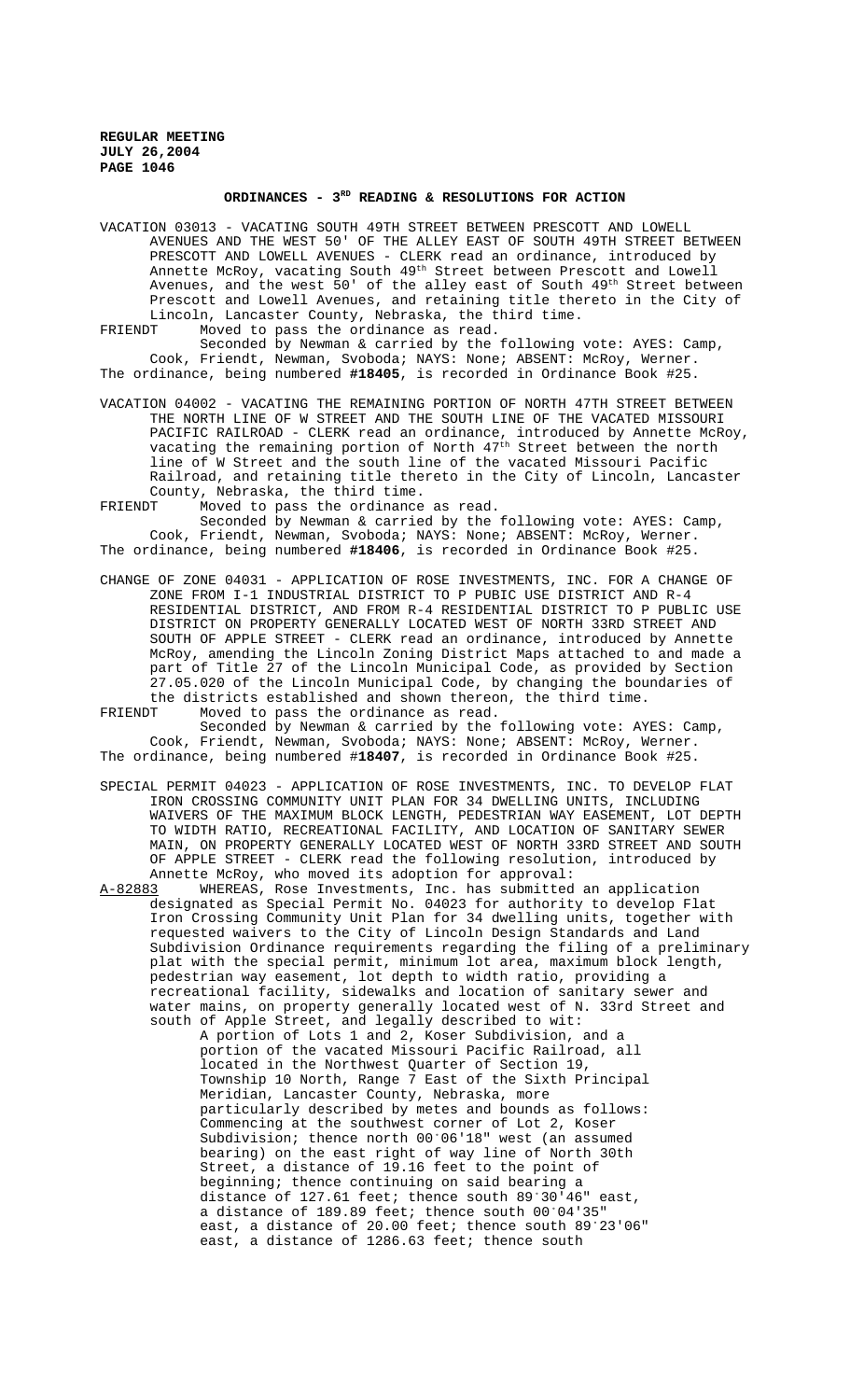00°04'03" east, a distance of 30.04 feet; thence south 00°00'16" east, a distance of 22.70 feet; thence south 00°02'25" east, a distance of 80.97 feet; thence south 89/49' 19" west, a distance of 1153.66 feet; thence north 00°01'37" west, a distance of 113.66 feet; thence on a curve to the left, having a radius of 286.50 feet, a central angle of  $27.29'36''$ , a chord bearing of south 76/16'49" west, a chord distance of 136.16 feet to a point of reverse curvature; thence on a curve to the right, having a radius of 313.50 feet, a central angle of 27°21'41", a chord bearing of south 76°45'40" east, a chord distance of 148.29 feet; thence south  $89'53'42''$  east, a distance of  $40.77$  feet; thence on a curve to the left, having a radius of 20.00 feet, a central angle of 16/38'55", a chord bearing of south  $81^{\circ}34^{\circ}15$ " west, a chord distance of 5.79 feet to the point of beginning, and containing a calculated area of 192,015.87 square feet or 4.41 acres more or less;

WHEREAS, the real property adjacent to the area included within the site plan for this community unit plan will not be adversely affected; and

WHEREAS, the area included within the site plan for this community unit plan is surrounded by such development or unusual conditions that strict application of the design standards and subdivision requirements would result in actual difficulties or substantial hardship; and

WHEREAS, said site plan together with the terms and conditions hereinafter set forth are consistent with the intent and purpose of Title 27 of the Lincoln Municipal Code to promote the public health, safety, and general welfare.

NOW, THEREFORE, BE IT RESOLVED by the City Council of the City of Lincoln, Nebraska:

That the application of Rose Investments, Inc., hereinafter referred to as "Permittee", to develop Flat Iron Crossing Community Unit Plan consisting of 34 dwelling units, on the property legally described above, be and the same is hereby granted under the provisions of Section 27.63.320 and Chapter 27.65 of the Lincoln Municipal Code upon condition that construction and operation of said community unit plan be in strict compliance with said application, the site plan, and the following additional express terms, conditions, and requirements:

1. This permit approves 34 dwelling units and waives design standards and subdivision requirements regarding filing a preliminary plat, minimum lot area, maximum block length, pedestrian way easement, lot depth to width ratio, providing a recreational facility, installing sidewalks on the north side of the private roadway, and location of sanitary sewer and water mains.<br>2. The waiver of the prelimi

The waiver of the preliminary plat process shall only be effective for a period of ten years from the date of the City's approval, and shall be of no force or effect thereafter. If any final plat on all or a portion of the approved community unit plan is submitted five years or more after the approval of the community unit plan, the City may require that a new community unit plan be submitted, pursuant to all the provisions of § 26.31.015. A new community unit plan may be required if the subdivision ordinance, the design standards, or the required improvements have been amended by the City; and as a result, the community unit plan as originally approved does not comply with the amended rules and regulations.<br>3. Before receiving buil

- Before receiving building permits:
	- a. The Permittee must submit an acceptable, revised and reproducible final plan including six copies.
	- b. The construction plans must conform to the approved plans.
	- c. Final plats will be approved by the Planning Director after:
		- i. The Permittee completes or posts a surety to guarantee the completion of the public streets, private roadway improvements, sidewalks, sanitary sewer system, water system, drainage facilities, land preparation and grading, sediment and erosions control measures, storm water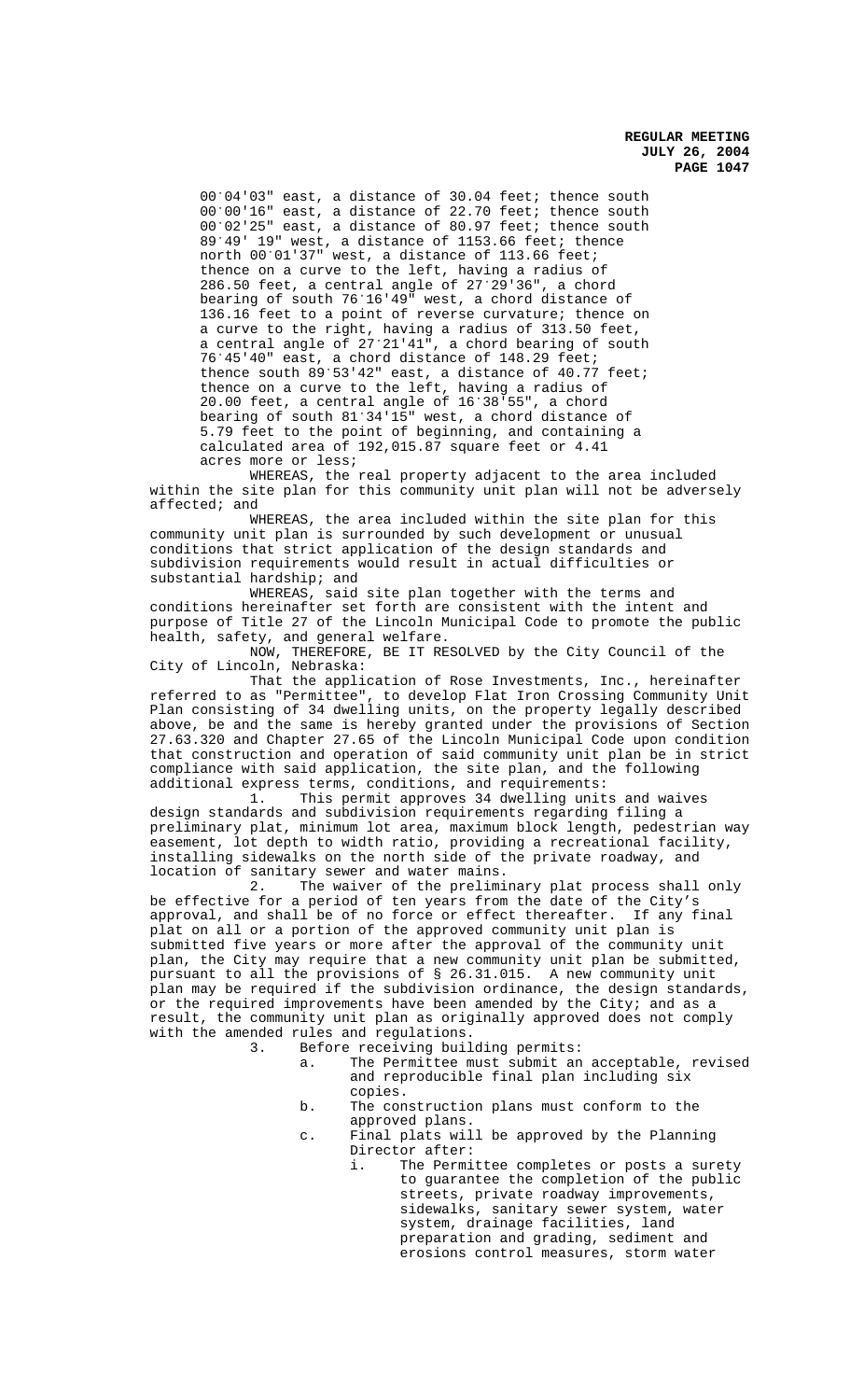> detention/retention facilities, drainageway improvements, street lights, landscaping screens, street trees, temporary turnaround and barricades, and street name signs.

- ii. The Subdivider signs an agreement that binds the Subdivider, its successors and  $assigns:$ <br> $(1)$  To
	- To complete the street paving of O'Carroll Street (to be renamed) shown on the final plat within two years following the approval of the final plat.
	- (2) To complete the installation of sidewalks along the north side of O'Carroll Street (to be renamed) and along N. 30th and N. 33rd Streets as shown on the final plat within four years following the approval of the final plat.
	- (3) To complete the public water distribution system to serve this plat within two years following the approval of the final plat.
	- (4) To complete the public wastewater collection system to serve this plat within two years following the approval of the final plat.
	- (5) To complete the enclosed drainage facilities shown on the approved drainage study to serve this plat within two years following the approval of the final plat.
	- (6) To complete land preparation including storm water detention/retention facilities and open drainageway improvements to serve this plat prior to the installation of utilities and improvements but not more than two years following the approval of the final plat.
	- (7) To complete the installation of private street lights along streets within this plat within two years following the approval of the final plat.
	- (8) To complete the planting of the street trees along streets within this plat within two years following the approval of the final plat.
	- (9) To complete the installation of the street name signs within two years following the approval of the final plat.
	- (10) To complete any other public or private improvement or facility required by Chapter 26.23 (Development Standards) of the Land Subdivision Ordinance in a timely manner which inadvertently may have been omitted from the above list of required improvements.
	- (11) To Submit to the Director of Public Works a plan shown proposed measures to control sedimentation and erosion and the proposed method to temporarily stabilize all graded land for approval.
	- (12) To complete the public and private improvements shown on the Community Unit Plan.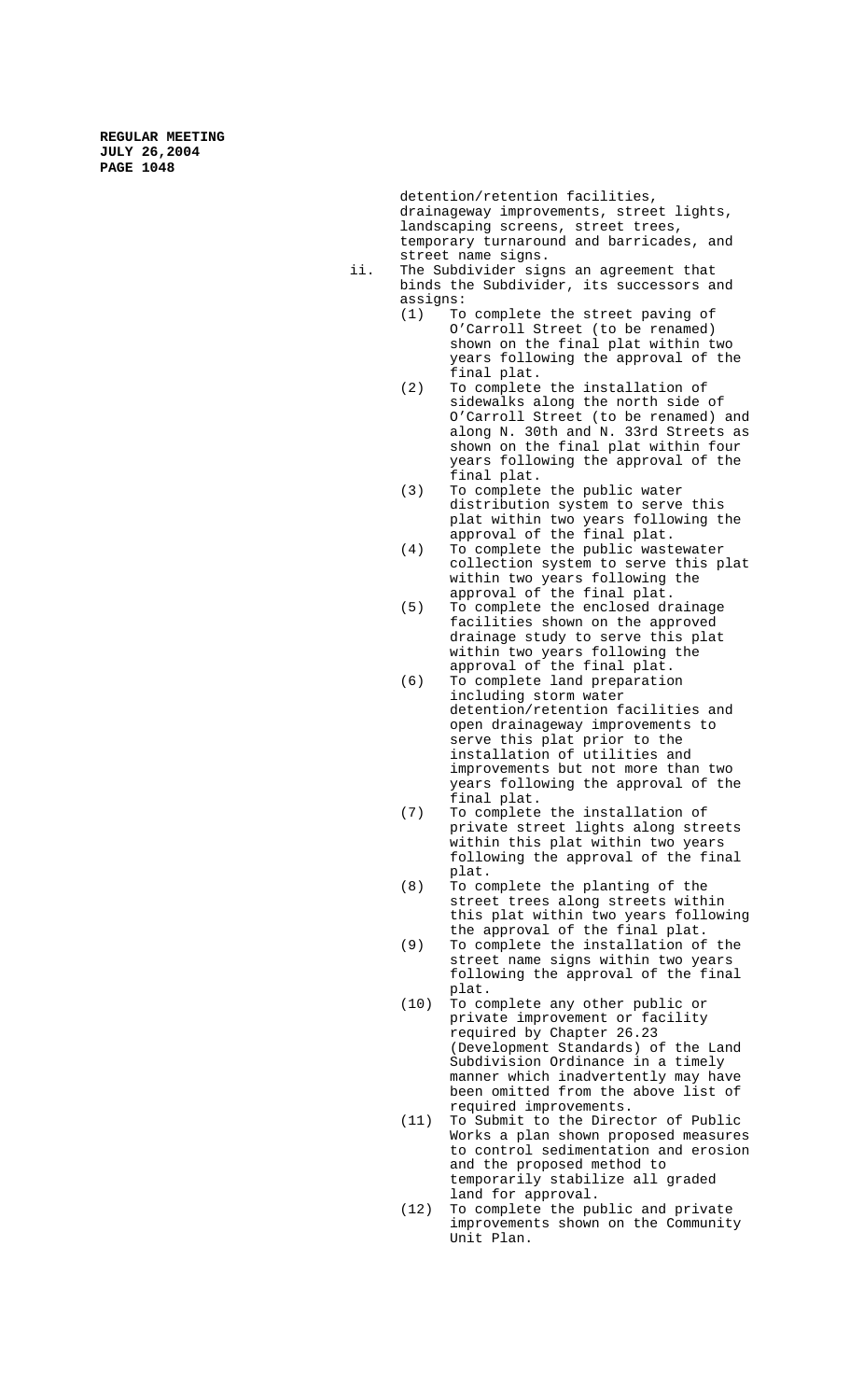- (13) To retain ownership of or the right of entry to the outlots in order to maintain the outlots and private improvements on a permanent and continuous basis and to maintain the plants in the medians and islands on a permanent and continuous basis. However, the subdivider may be relieved and discharged of this maintenance obligation upon creating, in writing, a permanent and continuous association of property owners who would be responsible for said permanent and continuous maintenance. The subdivider shall not be relieved of such maintenance obligation until the private improvements have been satisfactorily installed and the documents creating the association have been reviewed and approved by the City Attorney and filed of record with the Register of Deeds.
- (14) To continuously and regularly maintain the street trees along the private roadways.
- (15) To submit to the lot buyers and home builders a copy of the soil analysis.
- (16) To pay all design, engineering, labor, material, inspection, and other improvement costs.
- (17) To disclose to the lot buyers that the Lincoln Lancaster County Health Department is concerned about potential risks associated with residential near an I-1 Industrial District.
- (18) To comply with the provisions of the Land Preparation and Grading requirements of the Land Subdivision Ordinance.
- (19) To properly and continuously maintain and supervise the private facilities which have common use or benefit, and to recognize that there may be additional maintenance issues or costs associated with providing for the proper functioning of storm water detention/retention facilities as they were designed and constructed within the development, and that these are the responsibility of the land owner.
- (20) To post the required security to guarantee completion of the required improvements if the improvements are not completed prior to approval of the final plat.

4. Before occupying the dwelling units all development and construction must be completed in conformance with the approved plans.

All privately-owned improvements must be permanently maintained by the Permittee or an appropriately established homeowners association approved by the City Attorney.<br>6. The site plan approved b

The site plan approved by this permit shall be the basis for all interpretations of setbacks, yards, locations of buildings, location of parking and circulation elements, and similar matters.